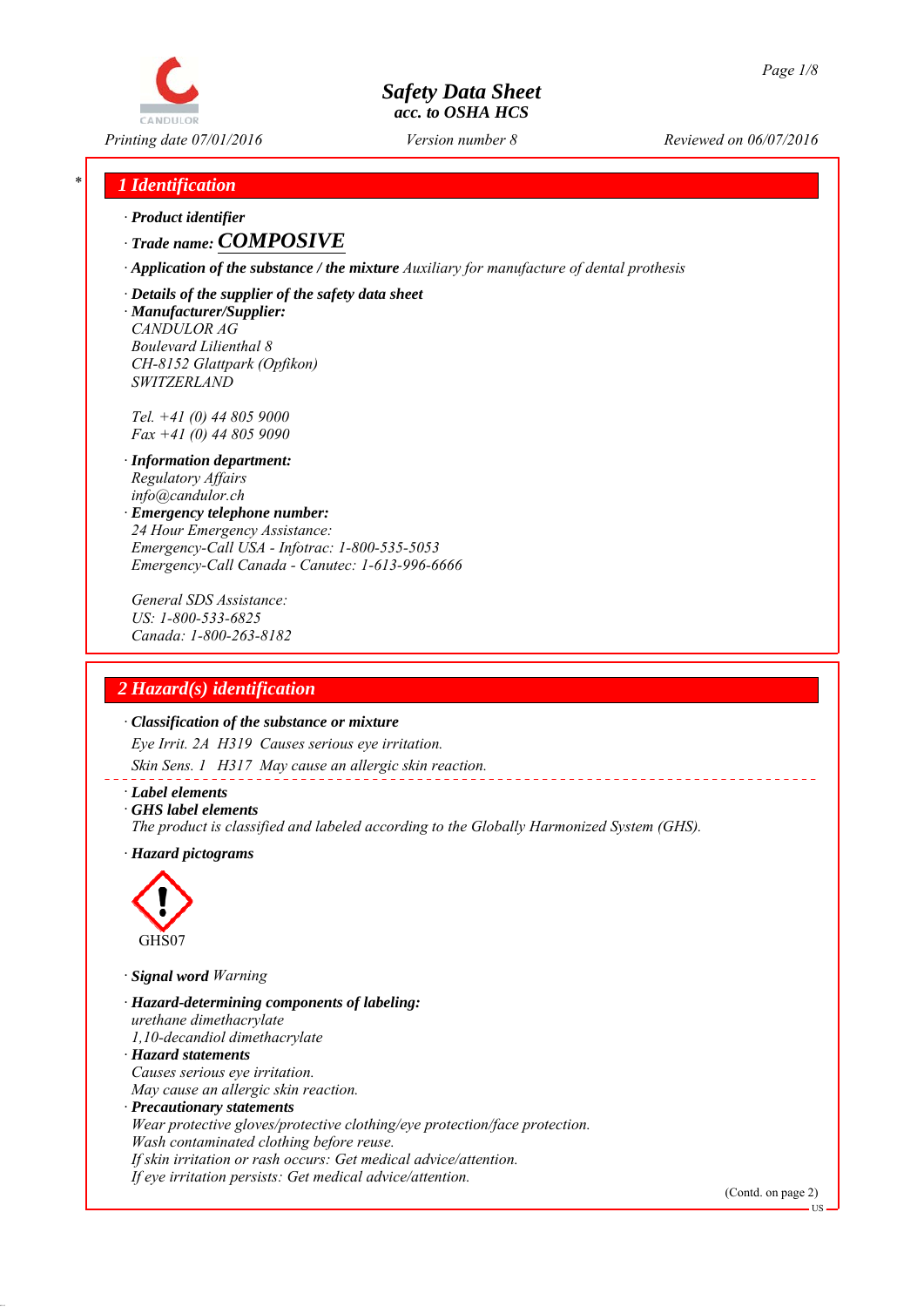*Printing date 07/01/2016 Reviewed on 06/07/2016 Version number 8*

*Trade name: COMPOSIVE*



*∙ Description: Mixture of the substances listed below with nonhazardous additions.*

#### *∙ Dangerous components:*

*CAS: 72869-86-4 urethane dimethacrylate 50-100%*

*CAS: 6701-13-9 1,10-decandiol dimethacrylate 20-<25%*

# *\* 4 First-aid measures*

*∙ Description of first aid measures*

*∙ After inhalation:*

*Supply fresh air and to be sure call for a doctor.*

*In case of unconsciousness place patient stably in side position for transportation.*

*∙ After skin contact: Rinse with water.*

*∙ After eye contact: Rinse opened eye for several minutes under running water. Then consult a doctor.*

*∙ After swallowing: If symptoms persist consult doctor.*

*∙ Information for doctor:*

*∙ Most important symptoms and effects, both acute and delayed No further relevant information available.*

*∙ Indication of any immediate medical attention and special treatment needed*

*No further relevant information available.*

# *5 Fire-fighting measures*

*∙ Extinguishing media*

*∙ Suitable extinguishing agents:*

*CO2, extinguishing powder or water spray. Fight larger fires with water spray or alcohol resistant foam. ∙ Special hazards arising from the substance or mixture No further relevant information available.*

*∙ Advice for firefighters*

*∙ Protective equipment: No special measures required.*

# *6 Accidental release measures*

*∙ Personal precautions, protective equipment and emergency procedures Not required.*

(Contd. on page 3)

US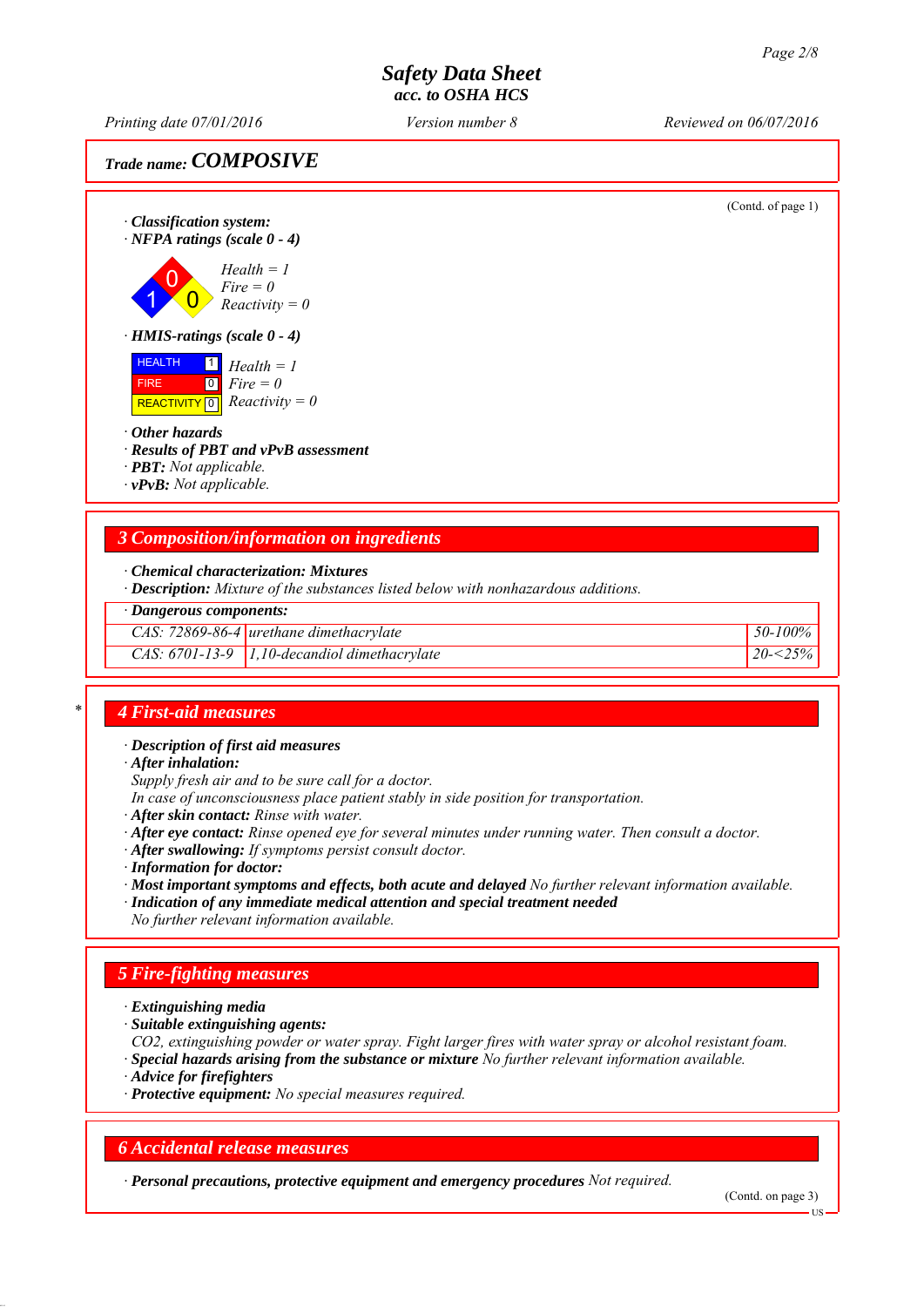*Printing date 07/01/2016 Reviewed on 06/07/2016 Version number 8*

# *Trade name: COMPOSIVE*

(Contd. of page 2)

- *∙ Environmental precautions: Do not allow to enter sewers/ surface or ground water.*
- *∙ Methods and material for containment and cleaning up: Pick up mechanically.*
- *∙ Reference to other sections See Section 7 for information on safe handling.*
- *See Section 8 for information on personal protection equipment.*
- *See Section 13 for disposal information.*

# *7 Handling and storage*

#### *∙ Handling:*

- *∙ Precautions for safe handling*
- *For use in dentistry only.*
- *Only adequately trained personnel should handle this product. ∙ Information about protection against explosions and fires: No special measures required.*
- *∙ Conditions for safe storage, including any incompatibilities*
- *∙ Storage:*
- *∙ Requirements to be met by storerooms and receptacles: Store only in the original receptacle.*
- *∙ Information about storage in one common storage facility: Not required.*
- *∙ Further information about storage conditions:*
- *Protect from exposure to the light.*
- *Protect from heat and direct sunlight.*
- *Keep receptacle tightly sealed.*
- *∙ Specific end use(s) No further relevant information available.*

# *8 Exposure controls/personal protection*

*∙ Additional information about design of technical systems: No further data; see item 7.*

*∙ Control parameters*

*∙ Components with limit values that require monitoring at the workplace:*

*The product does not contain any relevant quantities of materials with critical values that have to be monitored at the workplace.*

*∙ Additional information: The lists that were valid during the creation were used as basis.*

- *∙ Exposure controls*
- *∙ Personal protective equipment:*
- *∙ General protective and hygienic measures: Usual hygienic measures for dental practice and dental laboratories. Wash hands before breaks and at the end of work. Keep away from foodstuffs, beverages and feed. Avoid contact with the eyes and skin.*
- *∙ Breathing equipment: Not required.*
- *∙ Protection of hands:*



*Protective gloves*

*After use of gloves apply skin-cleaning agents and skin cosmetics.*

## *∙ Material of gloves*

*The selection of the suitable gloves does not only depend on the material, but also on further marks of quality and varies from manufacturer to manufacturer. As the product is a preparation of several substances, the resistance of the glove material can not be calculated in advance and has therefore to be checked prior to the application.*

(Contd. on page 4)

US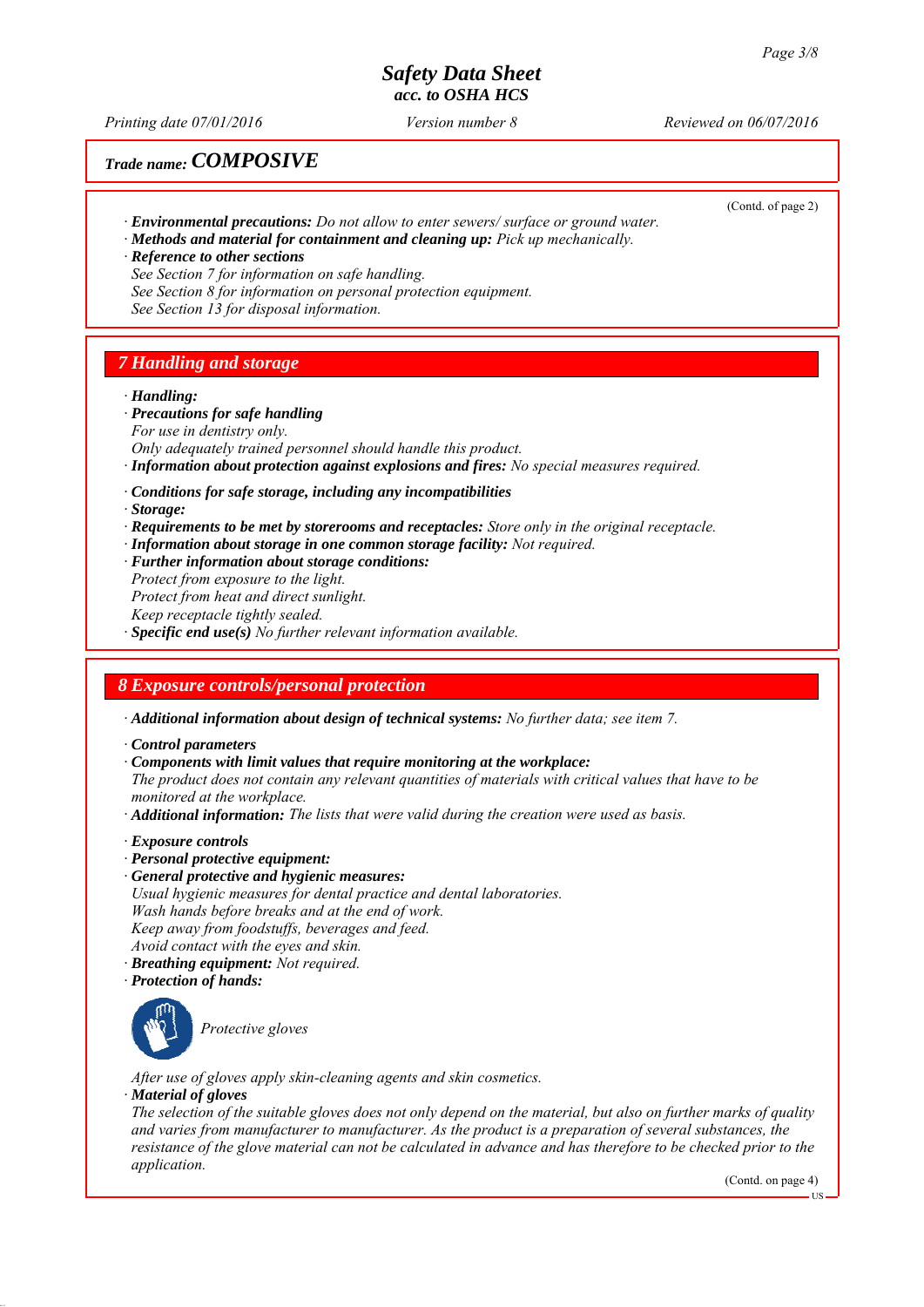*Printing date 07/01/2016 Reviewed on 06/07/2016 Version number 8*

# *Trade name: COMPOSIVE*

(Contd. of page 3)

## *∙ Penetration time of glove material*

*The exact break through time has to be found out by the manufacturer of the protective gloves and has to be observed.*

*∙ Eye protection: Safety glasses*

# *9 Physical and chemical properties*

| · Information on basic physical and chemical properties    |                                               |
|------------------------------------------------------------|-----------------------------------------------|
| <b>General Information</b>                                 |                                               |
| $\cdot$ Appearance:                                        |                                               |
| Form:                                                      | Pasty                                         |
| Color:                                                     | According to product specification            |
| $\cdot$ Odor:                                              | Characteristic                                |
| · Odor threshold:                                          | Not determined.                               |
| $\cdot$ pH-value:                                          | Not determined.                               |
| Change in condition                                        |                                               |
| Melting point/Melting range:                               | Undetermined.                                 |
| <b>Boiling point/Boiling range:</b>                        | Undetermined.                                 |
| · Flash point:                                             | Not applicable.                               |
| · Flammability (solid, gaseous):                           | Not applicable.                               |
| $\cdot$ Auto igniting:                                     | Product is not selfigniting.                  |
| · Danger of explosion:                                     | Product does not present an explosion hazard. |
| $\cdot$ Explosion limits:                                  |                                               |
| Lower:                                                     | Not determined.                               |
| <b>Upper:</b>                                              | Not determined.                               |
| $\cdot$ Vapor pressure:                                    | Not determined.                               |
| $\cdot$ Density:                                           | Not determined.                               |
| $\cdot$ Relative density                                   | Not determined.                               |
| · Vapor density                                            | Not determined.                               |
| $\cdot$ Evaporation rate                                   | Not determined.                               |
| $\cdot$ Solubility in / Miscibility with                   |                                               |
| Water:                                                     | Nearly insoluble.                             |
| · Partition coefficient (n-octanol/water): Not determined. |                                               |
| · Viscosity:                                               |                                               |
| Dynamic:                                                   | Not determined.                               |
| Kinematic:                                                 | Not determined.                               |
| $\cdot$ Other information                                  | No further relevant information available.    |

# *10 Stability and reactivity*

*∙ Reactivity No further relevant information available.*

*∙ Chemical stability*

*Stable under normal handling and storage conditions.*

- *Photoreactive (Danger of polymerization).*
- *∙ Thermal decomposition / conditions to be avoided: No decomposition if used according to specifications.*
- *∙ Possibility of hazardous reactions No dangerous reactions known.*

(Contd. on page 5)

 $\overline{\text{US}}$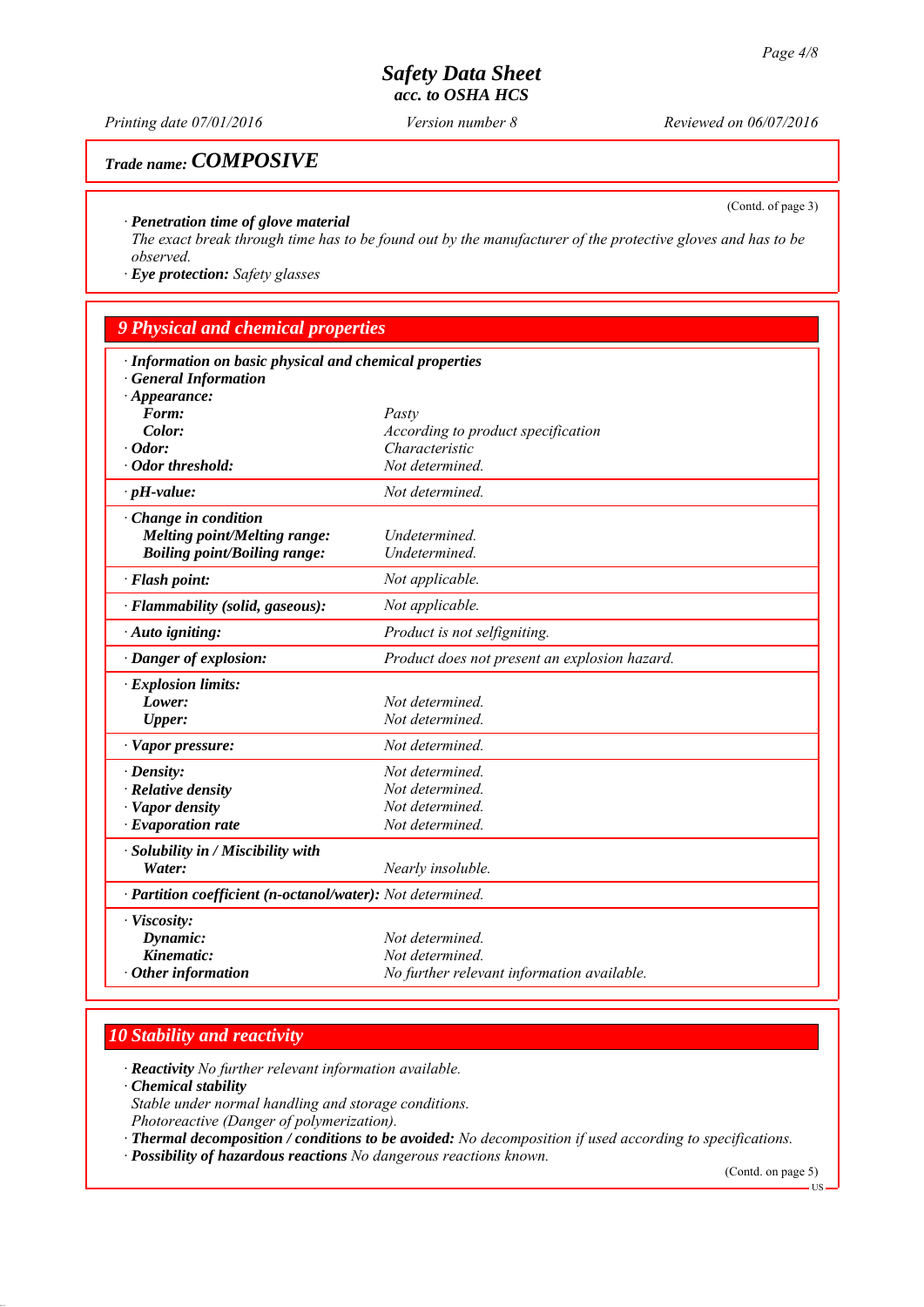*Printing date 07/01/2016 Reviewed on 06/07/2016 Version number 8*

# *Trade name: COMPOSIVE*

(Contd. of page 4)

#### *∙ Conditions to avoid*

*Protect from exposure to the light.*

*Keep away from heat and direct sunlight.*

*∙ Incompatible materials: No further relevant information available.*

*∙ Hazardous decomposition products: None under normal conditions of storage and use.*

# *11 Toxicological information*

- *∙ Information on toxicological effects*
- *∙ Acute toxicity:*

*∙ on the skin: No irritant effect.*

- *∙ on the eye: Irritating effect.*
- *∙ Sensitization: Sensitization possible through skin contact.*
- *∙ Additional toxicological information: No further relevant information available.*

*∙ Carcinogenic categories*

*∙ NTP (National Toxicology Program)*

*None of the ingredients is listed.*

*∙ OSHA-Ca (Occupational Safety & Health Administration)*

*None of the ingredients is listed.*

# *12 Ecological information*

- *∙ Toxicity*
- *∙ Aquatic toxicity: No further relevant information available.*
- *∙ Persistence and degradability No further relevant information available.*
- *∙ Behavior in environmental systems:*
- *∙ Bioaccumulative potential No further relevant information available.*
- *∙ Mobility in soil No further relevant information available.*
- *∙ Ecotoxical effects:*
- *∙ Remark: Harmful to fish*
- *∙ Additional ecological information:*
- *∙ General notes:*
- *Water hazard class 2 (Self-assessment): hazardous for water*

*Do not allow product to reach ground water, water course or sewage system.*

*Harmful to aquatic organisms*

- *∙ Results of PBT and vPvB assessment*
- *∙ PBT: Not applicable.*
- *∙ vPvB: Not applicable.*
- *∙ Other adverse effects No further relevant information available.*

# *13 Disposal considerations*

- *∙ Waste treatment methods*
- *∙ Recommendation:*

*Take to an approved landfill or a waste incineration plant, under conditions approved by the local authority.*

*∙ Recommendation: Disposal must be made according to official regulations.*

(Contd. on page 6)

US

*<sup>∙</sup> Uncleaned packagings:*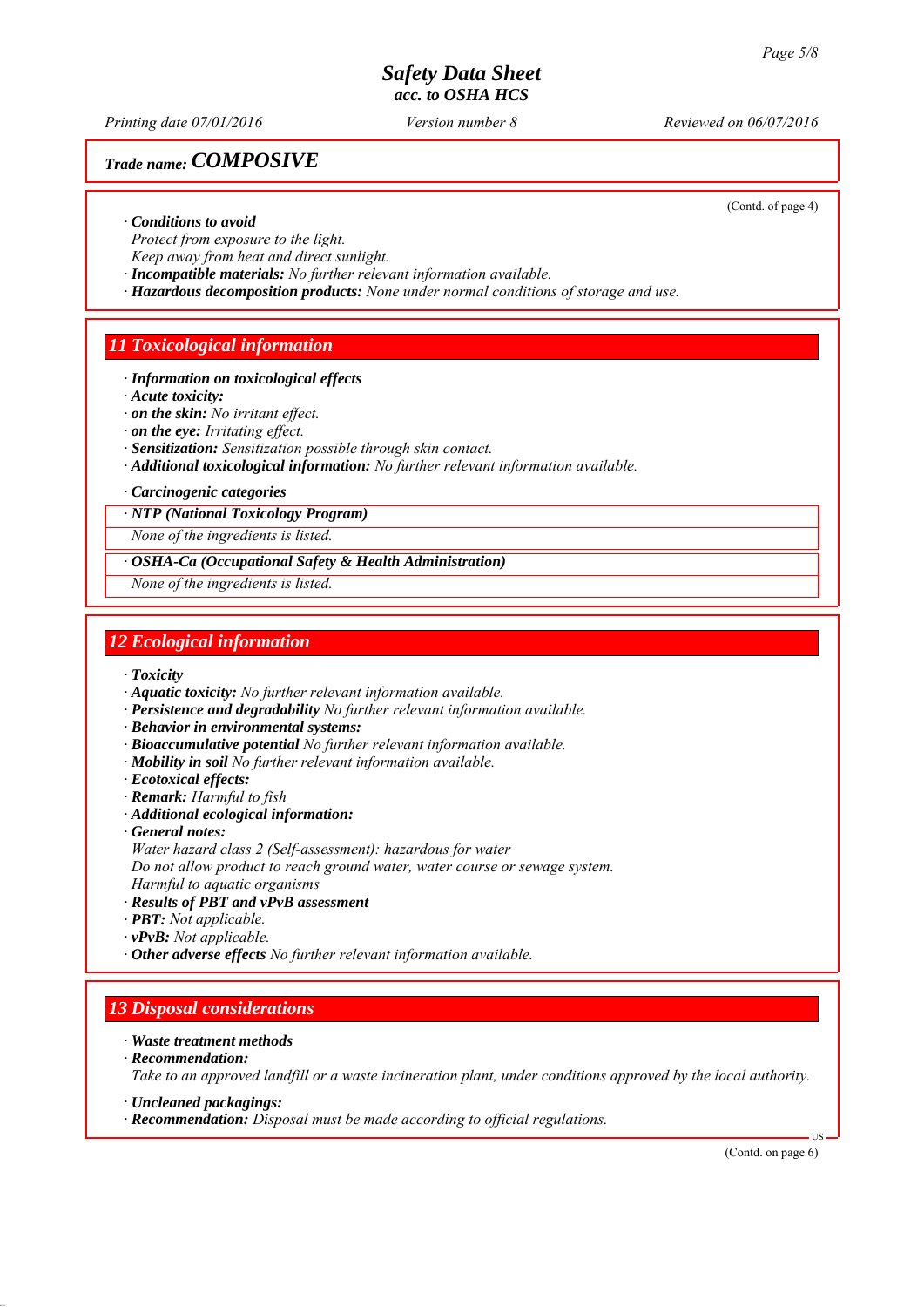*Printing date 07/01/2016 Reviewed on 06/07/2016 Version number 8*

# *Trade name: COMPOSIVE*

(Contd. of page 5)

| <b>14 Transport information</b>                                                           |                                                                                   |
|-------------------------------------------------------------------------------------------|-----------------------------------------------------------------------------------|
| · UN-Number<br>· DOT, ADR, RID, ADN, ADN, IMDG, IATA Void                                 |                                                                                   |
| $\cdot$ UN proper shipping name<br>· DOT, ADR, RID, ADN, ADN, IMDG, IATA Void             |                                                                                   |
| · Transport hazard class(es)                                                              |                                                                                   |
| · DOT, ADR, RID, ADN, ADN, IMDG, IATA<br>· Class                                          | Void                                                                              |
| · Packing group<br>· DOT, ADR, RID, ADN, IMDG, IATA                                       | Void                                                                              |
| · Environmental hazards:<br>$\cdot$ Marine pollutant:                                     | No                                                                                |
| $\cdot$ Special precautions for user                                                      | Not applicable.                                                                   |
| $\cdot$ Transport in bulk according to Annex II of<br><b>MARPOL73/78 and the IBC Code</b> | Not applicable.                                                                   |
| $\cdot$ Transport/Additional information:                                                 | Product is not classified as a dangerous good for transport<br>(ADR, IMDG, IATA). |
| · UN "Model Regulation":                                                                  | Void                                                                              |

# *15 Regulatory information*

*∙ Safety, health and environmental regulations/legislation specific for the substance or mixture*

*∙ Sara*

*∙ Section 355 (extremely hazardous substances):*

*None of the ingredients is listed.*

*∙ Section 313 (Specific toxic chemical listings):*

*None of the ingredients is listed.*

*∙ TSCA (Toxic Substances Control Act):*

*All ingredients are listed.*

*∙ Proposition 65*

*∙ Chemicals known to cause cancer:*

*None of the ingredients is listed.*

*∙ Chemicals known to cause reproductive toxicity for females:*

*None of the ingredients is listed.*

*∙ Chemicals known to cause reproductive toxicity for males:*

*None of the ingredients is listed.*

*∙ Chemicals known to cause developmental toxicity:*

*None of the ingredients is listed.*

*∙ Carcinogenic categories*

*∙ EPA (Environmental Protection Agency)*

*None of the ingredients is listed.*

(Contd. on page 7)

US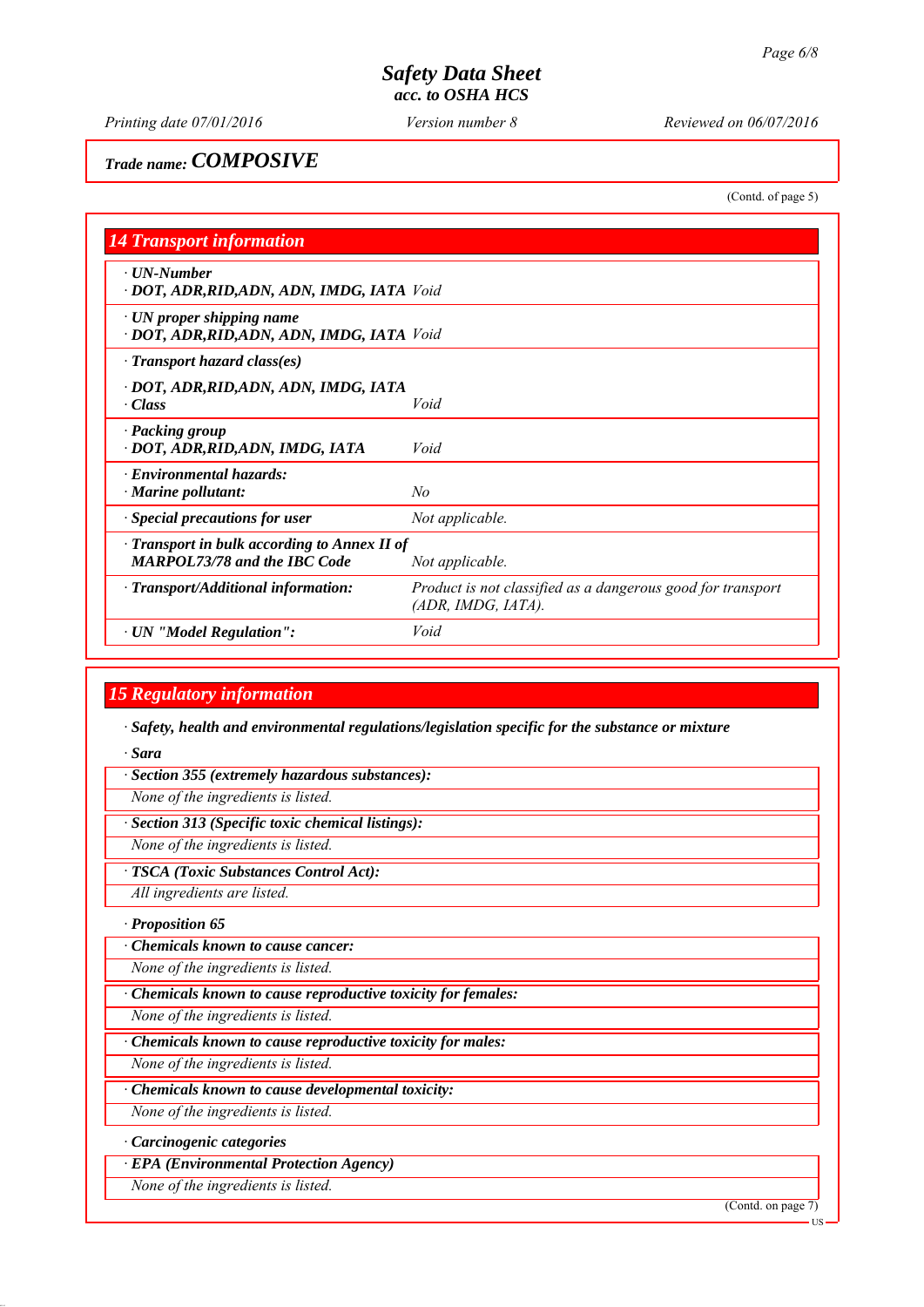*Printing date 07/01/2016 Reviewed on 06/07/2016 Version number 8*

(Contd. of page 6)

# *Trade name: COMPOSIVE*

*∙ TLV (Threshold Limit Value established by ACGIH)*

*None of the ingredients is listed.*

## *∙ NIOSH-Ca (National Institute for Occupational Safety and Health)*

*None of the ingredients is listed.*

#### *∙ GHS label elements*

*The product is classified and labeled according to the Globally Harmonized System (GHS). ∙ Hazard pictograms*



*∙ Signal word Warning*

#### *∙ Hazard-determining components of labeling:*

*urethane dimethacrylate*

*1,10-decandiol dimethacrylate*

# *∙ Hazard statements*

*Causes serious eye irritation. May cause an allergic skin reaction.*

*∙ Precautionary statements Wear protective gloves/protective clothing/eye protection/face protection. Wash contaminated clothing before reuse.*

*If skin irritation or rash occurs: Get medical advice/attention. If eye irritation persists: Get medical advice/attention.*

*∙ National regulations:*

# *∙ Other regulations, limitations and prohibitive regulations*

*The product is a medical device according to the Directive 93/42/EEC.*

*This product is classified as a medical device under US and Canadian regulations and has been reviewed by the US Food and Drug Administration and Health Canada.*

*∙ Chemical safety assessment: A Chemical Safety Assessment has not been carried out.*

#### *16 Other information*

*This information is based on our present knowledge. However, this shall not constitute a guarantee for any specific product features and shall not establish a legally valid contractual relationship.*

## *∙ Date of preparation / last revision 07/01/2016 / 7*

*∙ Abbreviations and acronyms:*

*ADR: Accord européen sur le transport des marchandises dangereuses par Route (European Agreement concerning the International Carriage of Dangerous Goods by Road) IMDG: International Maritime Code for Dangerous Goods DOT: US Department of Transportation IATA: International Air Transport Association ACGIH: American Conference of Governmental Industrial Hygienists EINECS: European Inventory of Existing Commercial Chemical Substances ELINCS: European List of Notified Chemical Substances CAS: Chemical Abstracts Service (division of the American Chemical Society) NFPA: National Fire Protection Association (USA) HMIS: Hazardous Materials Identification System (USA) PBT: Persistent, Bioaccumulative and Toxic vPvB: very Persistent and very Bioaccumulative NIOSH: National Institute for Occupational Safety OSHA: Occupational Safety & Health TLV: Threshold Limit Value PEL: Permissible Exposure Limit REL: Recommended Exposure Limit*

(Contd. on page 8)

US